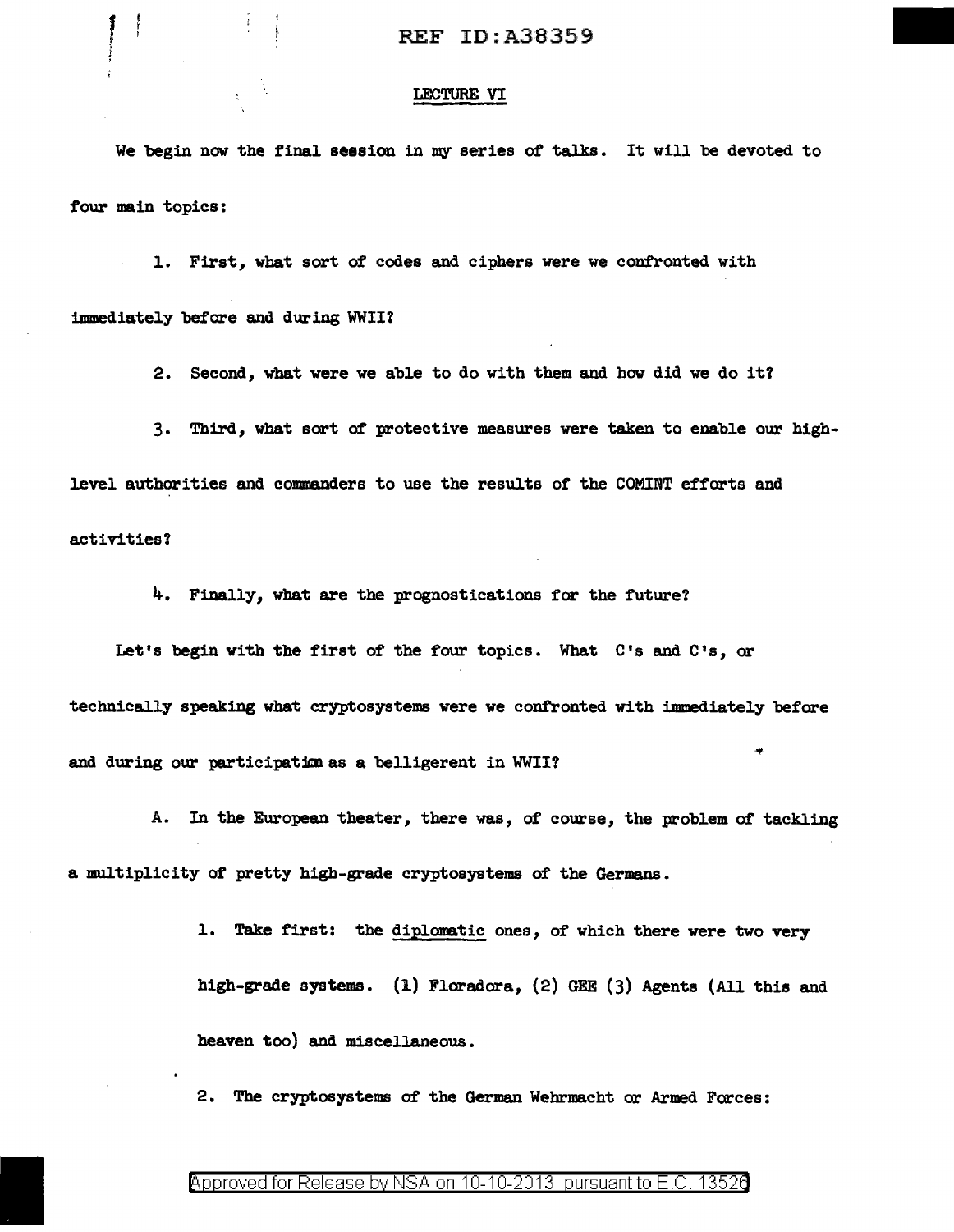(1) Low-level codes, (2) Double-PLAYFAIR, (3) Raster,  $(4)$  E  $_{b-}^{a-}$  3 wheel and Uncle Dick,  $(5)$  Fish  $a$ - Tunny<br> $b$ - Later fishes

B. The Italians. But these we were concerned largely only with the Diplomatic

area. By the time our forces were in direct contact with Italian military, they

were pretty well disorganized and what communications there were, were in G systems.

C. In the Pacific Theater.

1. The Diplomatic systems.

·a. Codes, and codes enciphered with transposition.

b. Red

c. Purple

2. Military.

a. Attache, b. Ground forces, C. Green, d. E. machines.

3. Naval.

JN-25, Naval attache.

As long as we are dealing with cryptosystems might as well show and tell a bit

about the Russians.

<u>ද</u>ෙ Difficulty of identifying traffic. M-211. Coleridge. Longfellow. Double-

tape (Pagoda). Albatross. Scrambler. OTP.

-2-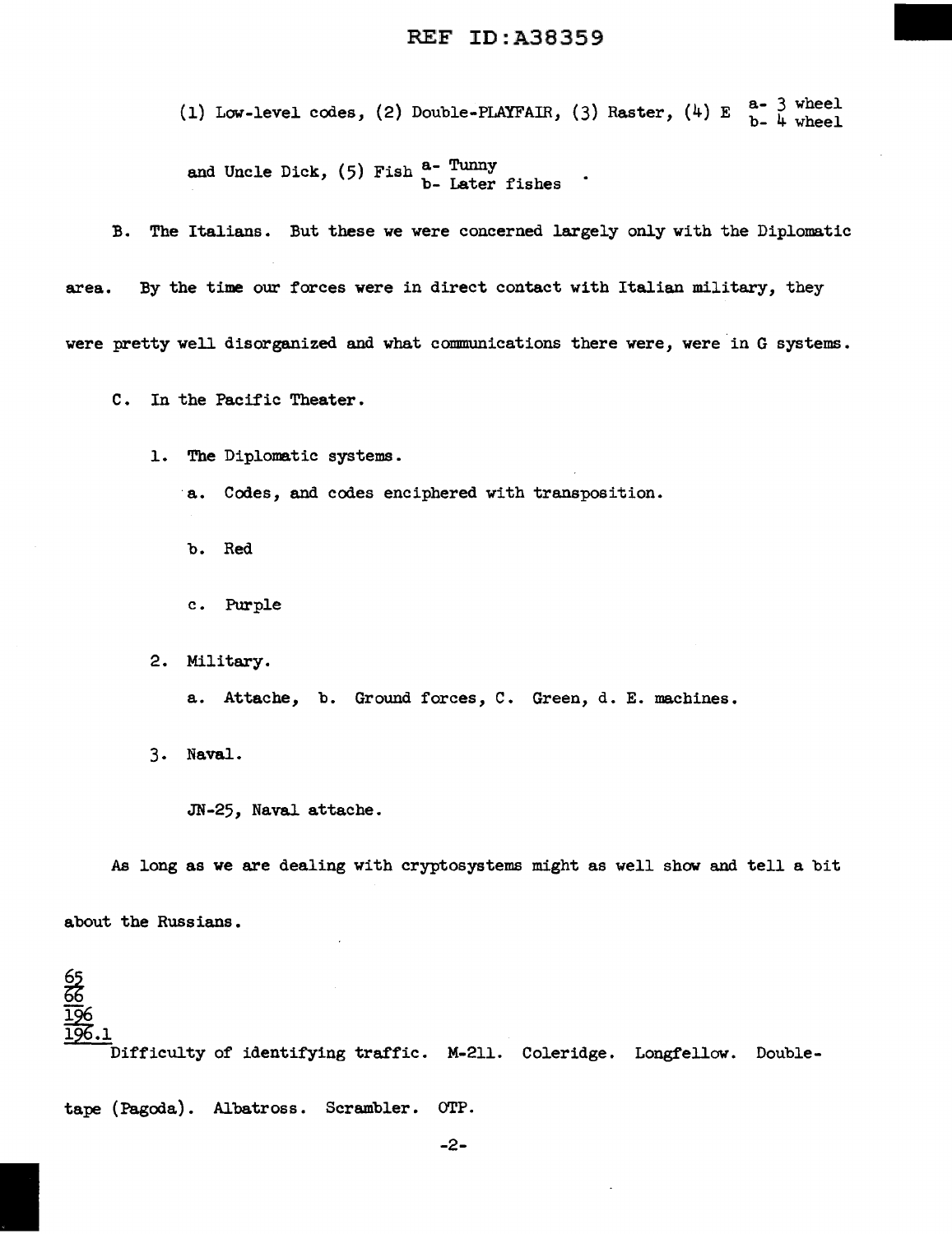Principal operations of COMINT: (1) Intercept (incl. D/F, RFP, TINA),

(2) T/A (remarks on validity, (3) Cryptanalysis, (4) Translation and emendation,

(5) Large scale production or exploitation, (6) Evaluation of information (military intelligence), (7) Collation with other sources, (8) Dissemination.

Let's dispose of T/A first. T/A is very important for two reasons: (1) Establishing networks when callsigns and frequencies change frequently, as in the case of the German Armed Forces, (2) In absence of decrypts, is highly useful and may be the only source of COMINT.

RFP and Morse Op. Identification.

 $\frac{238}{239}$ Information from ebb and flow of traffic.

Read from "All honorable men".

# 238.1

Graph illustrating derivation of important intelligence by traffic analysis in World War II - convoys across the Atlantic from HAMPTON Roads to Algiers. This chart shows a daily breakdown by security classification of the traffic from Hampton Roads Port of Embarkation to Algiers, North Africa, for the month of April, 1944. Three definite peaks in traffic volume are evident, each of which indicates a convoy movement from Hampton Roads to Algiers.

-3-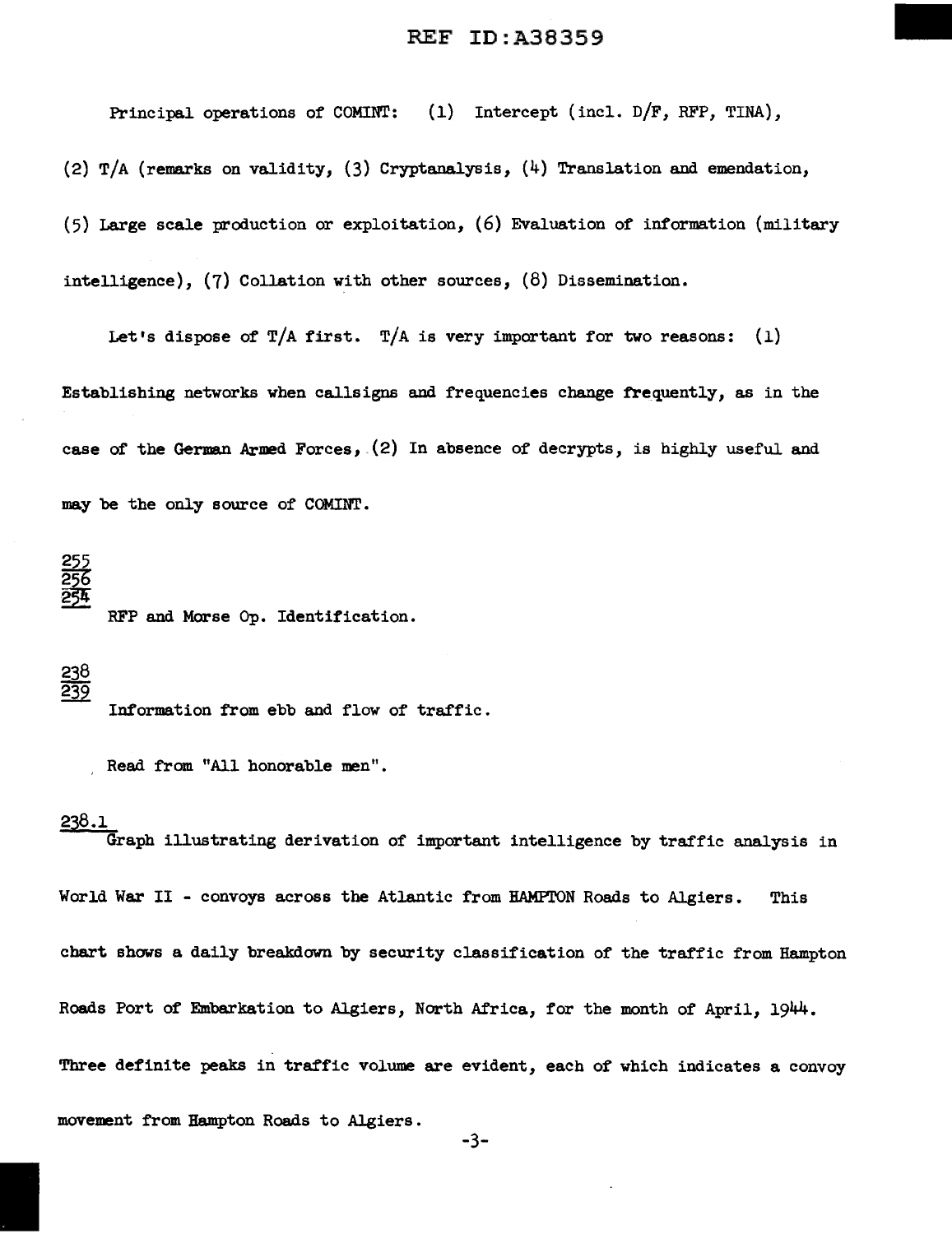238.2 The approximate size of a movement is judged from the totals of messages and groups in the peak period, while the destination and route are given away by addressee call signs in the messages. Close inspection will show the first traffic surge began on 4 April, the second on 13 April, and the last on 22 April. Experience has shown that these traffic peaks appear on the circuit a day or two following the actual convoy sailing date. The convoy movements are therefore "called" on the 2nd, lith and 20th of April. Furthermore, the traffic study shows definitely the 238.3 proportions of supplies and troops carried in each convoy. This is due to the fact that all passenger messages are classified SECRET; cargo messages are CONFIDENTIAL. Detailed analysis shows that there were 21,836 CONFIDENTIAL groups, and  $3,965$  SECRET groups transmitted in connection with the 2 April convoy. The next convoy gave rise to 18,160 CONFIDENTIAL and  $4,470$  SECRET groups. The third convoy required 19 ,429 CONFIDENTIAL groups and 594 SECRET groups. It is apparent from these figures that the major function of each of these convoys was to carry equipment and supplies.

RFP I & II - Two different transmitters. TINA or Morse Operator Identification. Cryptanalysis -- most important steps.

-4-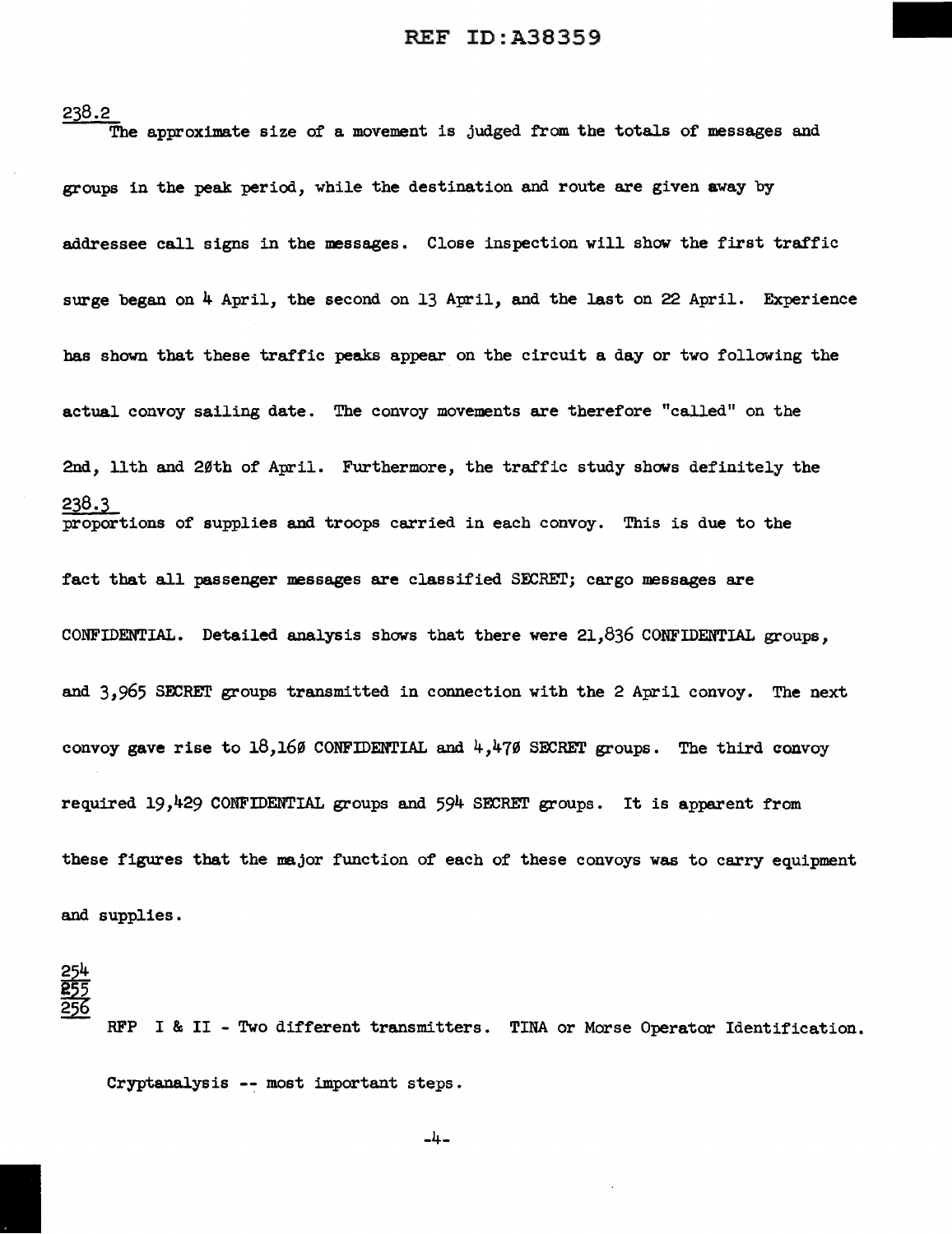$(1)$  Study external characteristics of messages,  $(2)$  Study any available collateral including that obtained from previous solution "crypt-continuity", (3) Study beginnings and ends of messages, (4) Search for repetitions between and within messages, (5) Preparation of statistical counts of letters, groups, etc., (6) Search for indicators, (7) Determine type of cryptosystem used, (8) Separate traffic into groups of messages in same or related keys, (9) Test for probable words, stereotypes, analogies, isologs, homologs, (10) Reduce to simplest terms.

The rest of my talk will be devoted to a brief discussion of modern, practical cryptanalytic operations and gadgetry.

#### 245

Trithemius. (his photo matches the mental picture the average layman has of a cryptanalyst)

The veil of secrecy has produced an air of mystery. Before the World War II, it was possible to do much processing merely with pencil and paper. Now cryptanalytic work is a very big business--complex, expensive, but pays big dividends.

Tell Semiramis story.

#### 131

Cryptanalysis of modern systems has been facilitated by the invention, development, and application of special cryptanalytic aids by way of machines. The nature of the problem--not merely the number of permutations and combinations but

-5-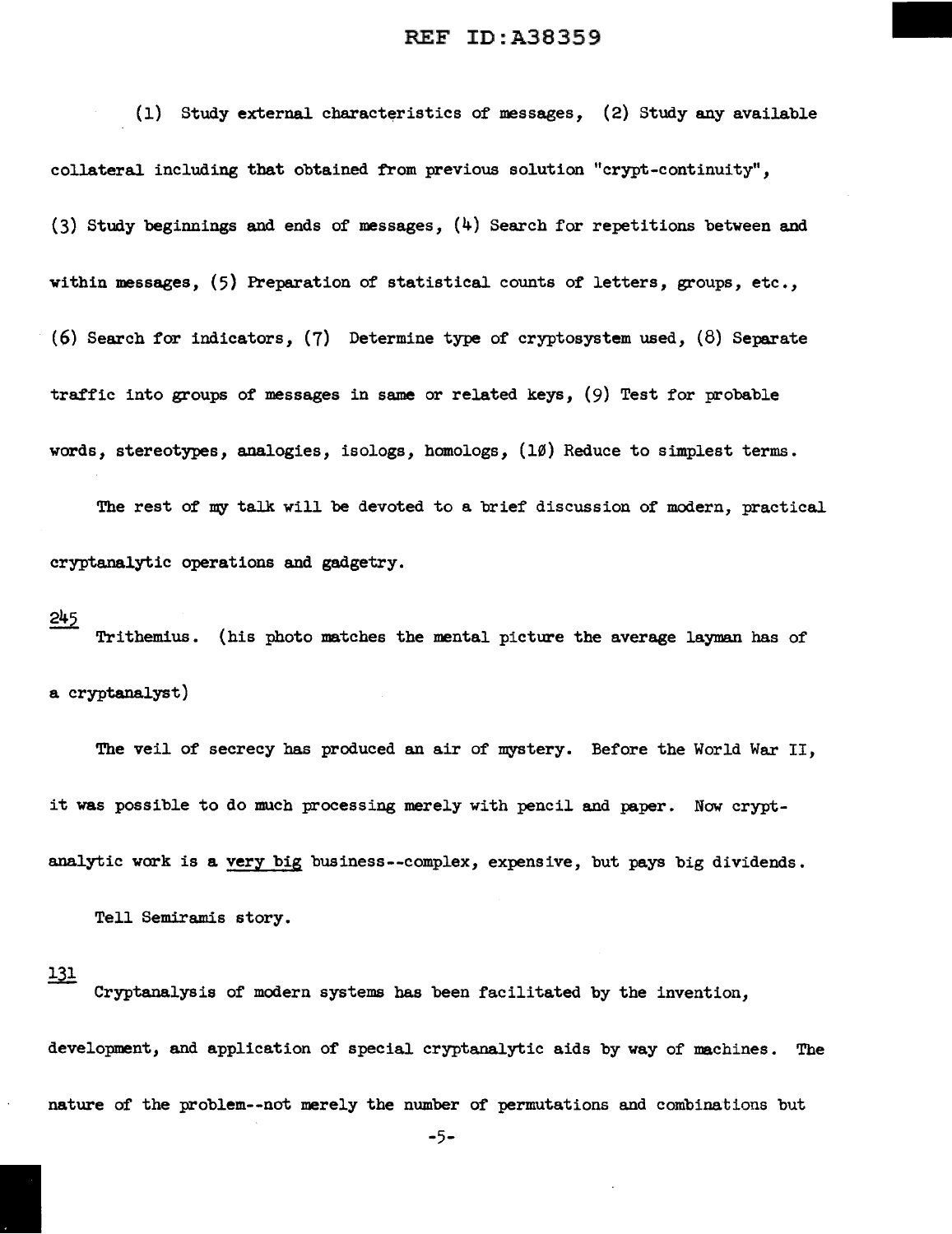the type is more important--question of testing out multiplicity of assumptions and hypotheses, commonly by statistical methods. High-speed testing is secret!

Earliest cryptanalytic devices at Riverbank Laboratories.

134

My memo begging for one set of IBM, dated 30 October 1934.

Navy began using IBM in 1932. Combined total  $1934 - 8$ ,  $1945 - 750$ . Now in NSA (1954) - 314.

# <u> 135</u>

Extract from first contract with IBM. Tell how got it put over--QMG's office had IBM installation for CCC accounting. Cancelled when an old-timer can't see any new-fangled notions.

#### 141

One wing of IBM installation in WW II.

The basic and most important analytic machines we had were those for German Enigma. The Navy Bombes - 90 sets of 4 high speed computers each running at  $18,000$ r.p.m. The Army Madame X - Electrical relays. Regret I have no slides to show of

those. Explain why.

 $147$ Geheimschreiber.

<u>15ø</u> 150.1

The Japanese "Purple" - our version.

-6-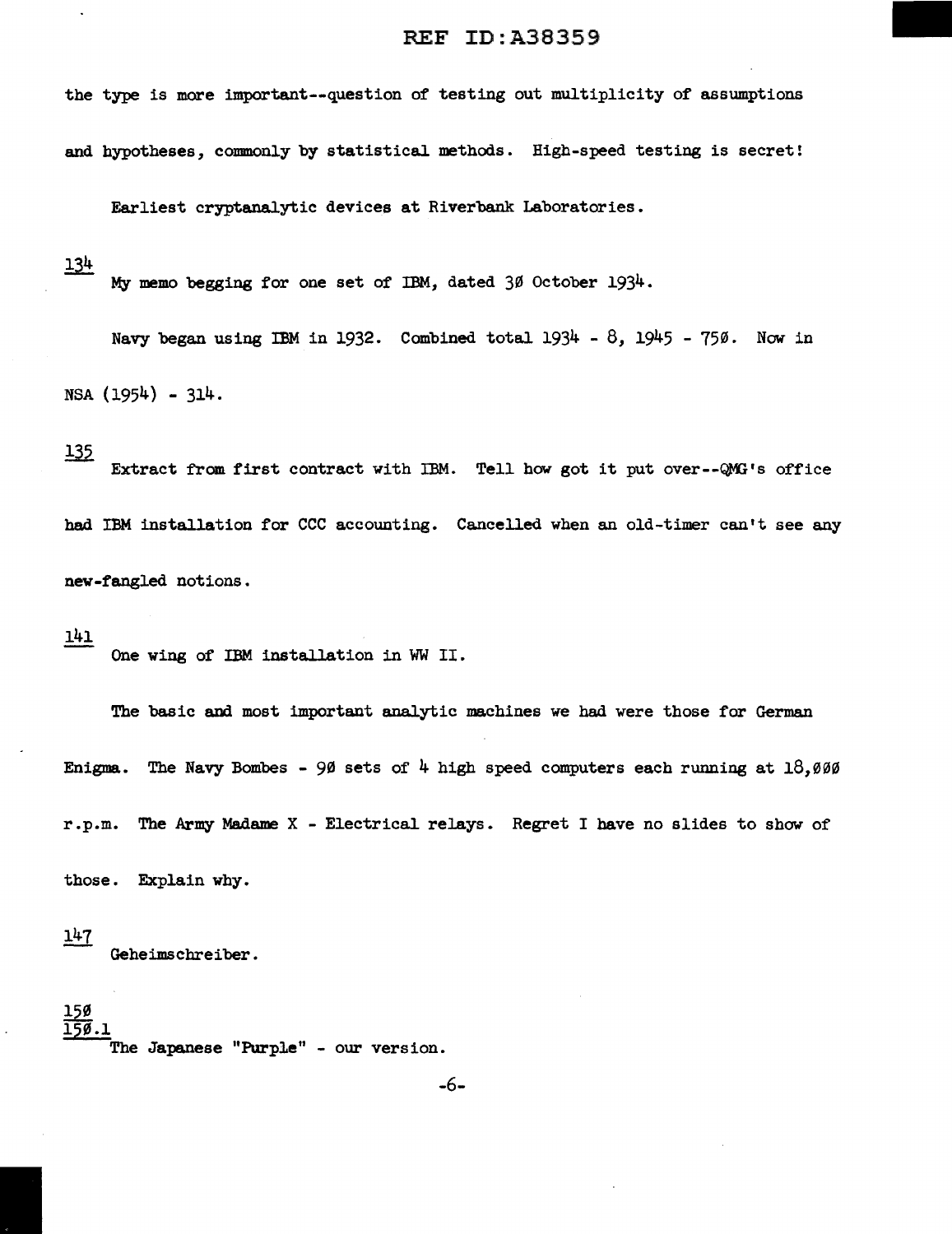Both Army and Navy had additional specialized machines but I can show slides only of the Army types • Don't know whether Navy took any pictures but they had as many and as complicated machines as Army.

Duenna - tell of general solution not dependent on cribs.

To find coincidence count in pair of messages, 200 letters each at all possible juxtapositions will require  $40,000$  comparisons. By hand 10 hours @ 1/second. ROBIN does it at 50,000 per second.

70 mm comparator was first machine. Built in late 30's by British MIT, put in to service 1942. 85 letters/second. COPPERHEAD - to search for two group bits in enciphered code. Put into use in 1944--now obsolete with 701 computer.

253 - Alcatraz - monographic and digraphic frequency counts.

145 - Machine decipherment.

137 - Locating repetitions - "Brute force" machine.

138 - Locating repetitions - "slide run".

139 - Another machine for decoding and deciphering.

 $14\%$  - CAMEL.

145 - CAMEL Code indicator locator.

144 - Assembly of components.

200.l - JAS deciphering.

201.l - Selective J-square.

 $\frac{202}{202.1}$  - J-square permutor

142 - Purple dudbuster.

 $\frac{199}{199.2}$  - GEE additive generator (typing)

 $-7-$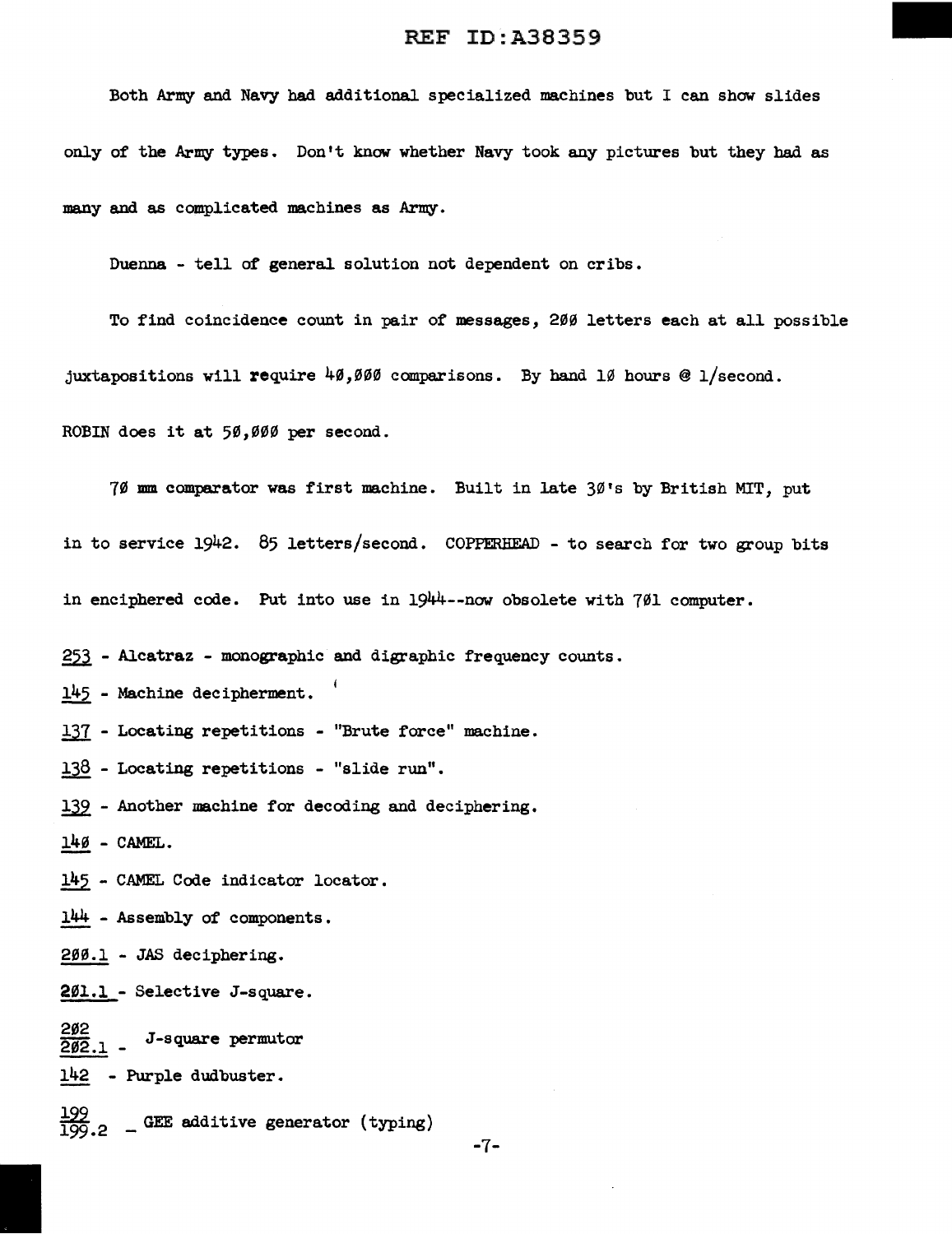- 198.1 Geheimsebreiber crib-tester.
- 143.1 Auto-scritcher (Rodin)
- 248 O'Malley Specialized arithmetic computation. Gives summations of products of pairs of numbers.
- 249 DEMON II.
- <u>25ø</u>  $\frac{250}{251}$  - Goldberg - Coincidence machine, general purpose, large scale. First NSA one with magnetic drum for storage. with magnetic drum for storage.
- $259$  ATLAS.

New machines: CONNIE I - Teletype scrambler - 5000/second and print.

II - teletype scrambler greater flexibility.

VIVIAN - Comparator using.mercury delay line.

DELLA - 5 million comparisons/sec as against ROBIN's 5000.

- 137 A "brute force" machine.
- $138 A$  machine for matching messages.
- $143$  The "Auto-scritcher" Rodin The Thinker.
- 145 An analog. This was for JAS system Jap MilAtt.
- $248$  O'Malley. Specialized arithmetic computation. Gives summations of products of pairs of numbers having up to four digits.
- $259A ATLAS$ .

Assistance we had from British.

- A. I had hoped to show slides or charts of Battle of Atlantic explain.
- B. Principal reasons for success:
	- 1. European theater.
		- a. German lack of imagination.
		- b. Failure to change rotors.
		- c. Stereotypy and methodicalness of German mind so that cribs and cross-cribbing possible. Passing messages from one net to another • without paraphrasing.
	- 2. Pacific Theater.

-8-